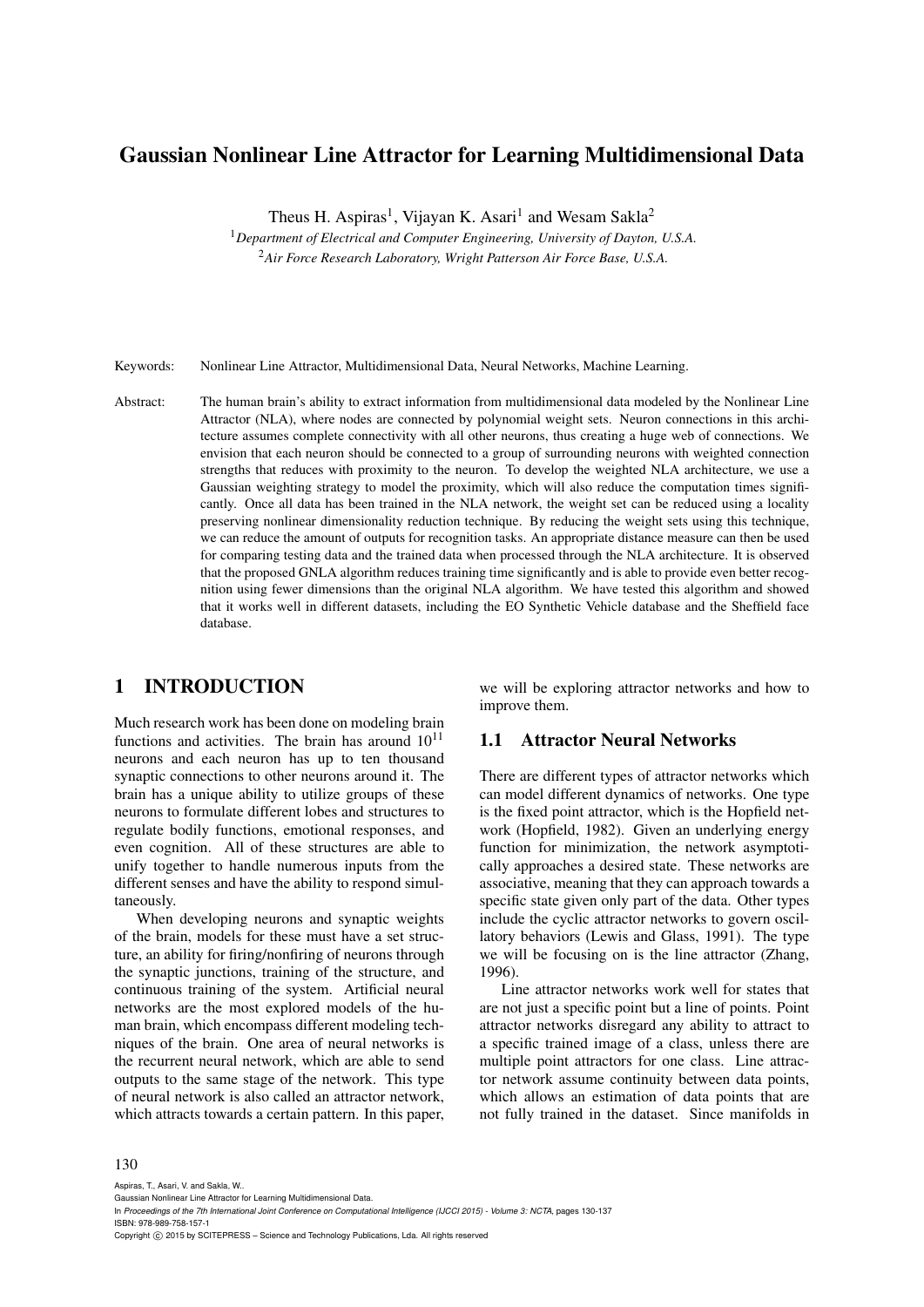a high-dimensional space are usually nonlinear, it is best to incorporate a nonlinear line attractor to model the manifold in space. Thus in this paper, we utilize the nonlinear line attractor (NLA) network as the supporting architecture for our work.

### 1.2 Biological Implications

With the use of recurrent associative networks, most are totally interconnected, meaning that every node is connected to all other nodes. This type of architecture allows influence of all nodes, especially if there are significant changes in input at farther nodes. But in biological structures, nodes are only interconnected with surrounding nodes with longer, weaker connections with farther nodes. These types are expressed by Tononi et al. (Tononi et al., 1999), who found that there is much redundancy in highly interconnected networks. They introduced an optimized degenerative case, which minimizes the amount of connections while maintaining the cognitive ability and reducing redundancy.

By using only neighborhood connections, portions of the network will be responsible for modeling that region while relying on the propagation of influence from other sections to travel as the network iterates. This local modeling will aid in faster convergence due to reliance to only closer nodes and give way to higher variance areas, which contain more information than other areas of input, for example a background region. This also reduces the amount of redundancies in the network for modeling a specific portion of data. Guido et al. (Guido et al., 1990) found that there is functional compensation when the visual cortex, which is highly modular, is damaged.

## 1.3 Modularity in Neural Networks

By developing neighboring connections, we can create modularity while still keeping inter-connectivity in the networks. Happel et al. (Happel and Murre, 1994) investigated various interconnections and modularity in networks and found that different configurations aided in further recognition of different tasks. Other techniques also used modularity, like modular principal component analysis (Gottumukkal and Asari, 2004), which takes specific portions of an image and takes the PCA of those sub-images to aid in the recognition of the whole image. Modularity reduces the model complexity which uses specific modules to learn only a portion of data to aid in the overall complex task (Gomi and Kawato, 1993).

Instead of fully incorporating modularity, algorithms also include overlap between modules to improve the recognition capabilities. Auda et al. (Auda and Kamel, 1997) used Cooperative Modular Neural Networks with various degrees of overlap to improve various classification applications. Also since modularity reduces the amount of connections between neurons by dividing processing into smaller subtasks, the amount of computations can be greatly reduced.

The type of neural network we will be looking at is the nonlinear line attractor, proposed by Seow et al. (Seow and Asari, 2004), which has been used for skin color association, pattern association (Seow and Asari, 2006), and pose and expression invariant face recognition (Seow et al., 2012). Given that modularity is able to reduce computation complexity and improve recognition in many cases, we aim to incorporate it into the nonlinear line attractor network. Instead of complete modularity, we propose a smooth, Gaussian weighting strategy to make smooth overlaps for each module. According to the weighting scheme of the network, modularity will also reduce the complexity of the modeling of the network. In (Seow et al., 2012), the weighting scheme is reduced using Nonlinear Dimensionality Reduction. We will look into the ability of the algorithm to reduce the weights and propose an improvement to the algorithm.

The main contributions of this paper are:

- Gaussian weighting strategy to the Nonlinear Line Attractor Network to introduce modularity
- Reduction of the computational complexity to improve the convergence time of the GNLA architecture
- An improved scenario for using the Nonlinear Dimensionality Reduction for object recognition

# 2 METHODOLOGY

The nonlinear line attractor network is a recurrent associative neural network, which aims to converge on a trained pattern given an input. Each trained pattern has connective information, which links one degree of information to another. These trained patterns usually are learned as a point in the feature space and thus variations of the pattern would be represented as a basin. Convergence would specify that the input pattern would be associated to one of the learned patterns. When considering a basin of attraction, single point representations of a particular set of patterns may be insufficient to totally encompass the patterns. The NLA architecture formulates a nonlinear line representation which would allow patterns to converge towards the line attractor. An example would be using manifold learning on a set of objects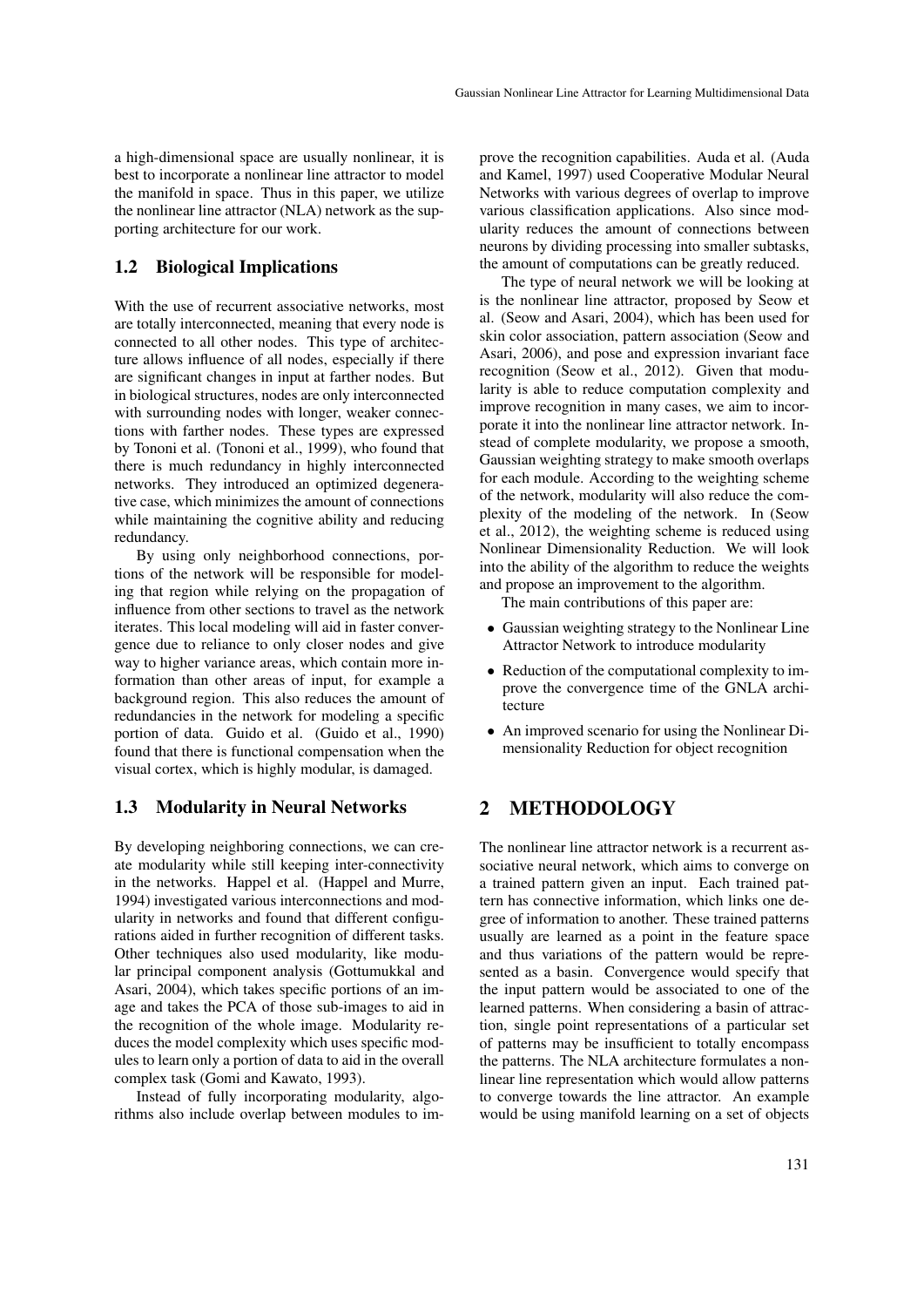with varying poses. As the poses move in the highdimensional space, the manifold would form a nonlinear line, which would be best modeled by the NLA architecture.

Let the response  $x_i$  of the  $i^{th}$  neuron due to the excitations  $x_j$  from other neurons for the  $s^{th}$  pattern in a fully connected recurrent neural network with n neurons be expressed as:

$$
x_{(i,s)} = \frac{1}{N} \sum_{j=1}^{N} \Lambda_i(x_{(j,s)}) \text{ for } 1 \le i \le N \tag{1}
$$

where  $\Lambda_i$  is defined by a  $k^{th}$  order nonlinear line as:

$$
\Lambda_i(x_{(j,s)}) = \sum_{m=0}^k w_{(m,ij)} (x_{(j,s)})^m \text{ for } 1 \le i, j \le N \quad (2)
$$

This equation defines a polynomial best fit line to encompass all input/output pairs given from each pattern *s*. The green line in Figure 1 shows this best fit line. The *m th* order term of the resultant memory *w<sup>m</sup>* can be expressed as:

$$
w_m = \left(\begin{array}{ccc} w_{(m,11)} & \cdots & w_{(m,1N)} \\ \vdots & \ddots & \vdots \\ w_{(m,N1)} & \cdots & w_{(m,NN)} \end{array}\right) \text{ for } 0 \le m \le k
$$
 (3)

The weights are in matrix form to show a fully interconnected weight system. Since the input and output have the same number of nodes due to the associative nature of the algorithm, we can show these weights in this regard. To calculate the weights, we can use error descending characteristics. The least squares estimation approach is able to calculate the best fit line using the polynomial method. To minimize the least squares error in the weight matrix, we can formulate the following equation, which yields the optimum weight set.

$$
E_{ij}[w_{(0,ij)}, w_{(1,ij)}, \dots, w_{(k,ij)}] = \sum_{s=1}^{P} [x_{(i,s)} - \Lambda_i(x_{(j,s)})]^2 \text{ for } 1 \le s \le P
$$
 (4)

To minimize the least squares error, we must equate the derivative of the error with respect to the weight to be zero, as shown in the following equation.

$$
\frac{\delta E_{ij}}{\delta w_{(m,ij)}} = 0 \text{ for each } m = 0, 1, \dots, k \tag{5}
$$

We can then find that the equation can be reduced to a set of linear equations based on the order of the polynomial, as shown below.

$$
w_{(0,ij)} \sum_{s=1}^{P} (x_{(j,s)})^0 + w_{(1,ij)} \sum_{s=1}^{P} (x_{(j,s)})^1 + \dots
$$
  
+ 
$$
w_{(k,ij)} \sum_{s=1}^{P} (x_{(j,s)})^k = \sum_{s=1}^{P} x_{(i,s)} (x_{(j,s)})^0
$$
  

$$
w_{(0,ij)} \sum_{s=1}^{P} (x_{(j,s)})^1 + w_{(1,ij)} \sum_{s=1}^{P} (x_{(j,s)})^2 + \dots
$$
  
+ 
$$
w_{(k,ij)} \sum_{s=1}^{P} (x_{(j,s)})^{k+1} = \sum_{s=1}^{P} x_{(i,s)} (x_{(j,s)})^1
$$
 (6)  
:  

$$
w_{(0,ij)} \sum_{s=1}^{P} (x_{(j,s)})^k + w_{(1,ij)} \sum_{s=1}^{P} (x_{(j,s)})^{k+1} + \dots
$$
  
+ 
$$
w_{(k,ij)} \sum_{s=1}^{P} (x_{(j,s)})^{2k} = \sum_{s=1}^{P} x_{(i,s)} (x_{(j,s)})^k
$$

Given that there is a nonlinear line that models the relationship between inputs, as modeled by the trained weight sets, there must be another modeling of the variances of the data. This is done by creating an activation function, as shown in equation 7.

$$
\Phi\left\{\Lambda[x_j(t+1)]\right\} =
$$
\n
$$
\begin{cases}\nx_i(t) \text{ if } \Psi(i,j-1) \leq \{\Lambda_i[x_j(t+1) - x_i(t+1)\} \\
\leq \Psi(i,j+1) \\
\Lambda_i[x_j(t+1)] \text{ otherwise}\n\end{cases}
$$
\n(7)

where

$$
\Lambda_i(x_j(t)) = \sum_{m=0}^k w_{(m,ij)}(x_j(t))^m
$$
 (8)

An activation function can be used to see if a data point that runs through the system is trained into the manifold. Since data points do not exactly fit in the best fit nonlinear line, thresholds  $[\Psi(i,j,-), \Psi(i,j,+)]$  are created to ensure that data points do not update if the estimated data point lies within the manifold. If the data point falls away from the manifold, the best fit equation can be used to attract the data point towards the manifold. These threshold regions can be expressed as:

$$
\Psi_{(ij,-)} = \begin{cases}\n\Psi_{(1,ij,-)} & \text{if } 0 \le x_j < \frac{L}{\Omega} \\
\Psi_{(2,ij,-)} & \text{if } \frac{L}{\Omega} \le x_j < \frac{2L}{\Omega} \\
\vdots & \vdots \\
\Psi_{(\Omega,ij,-)} & \text{if } (\Omega-1)\frac{L}{\Omega} \le x_j < L\n\end{cases} \tag{9}
$$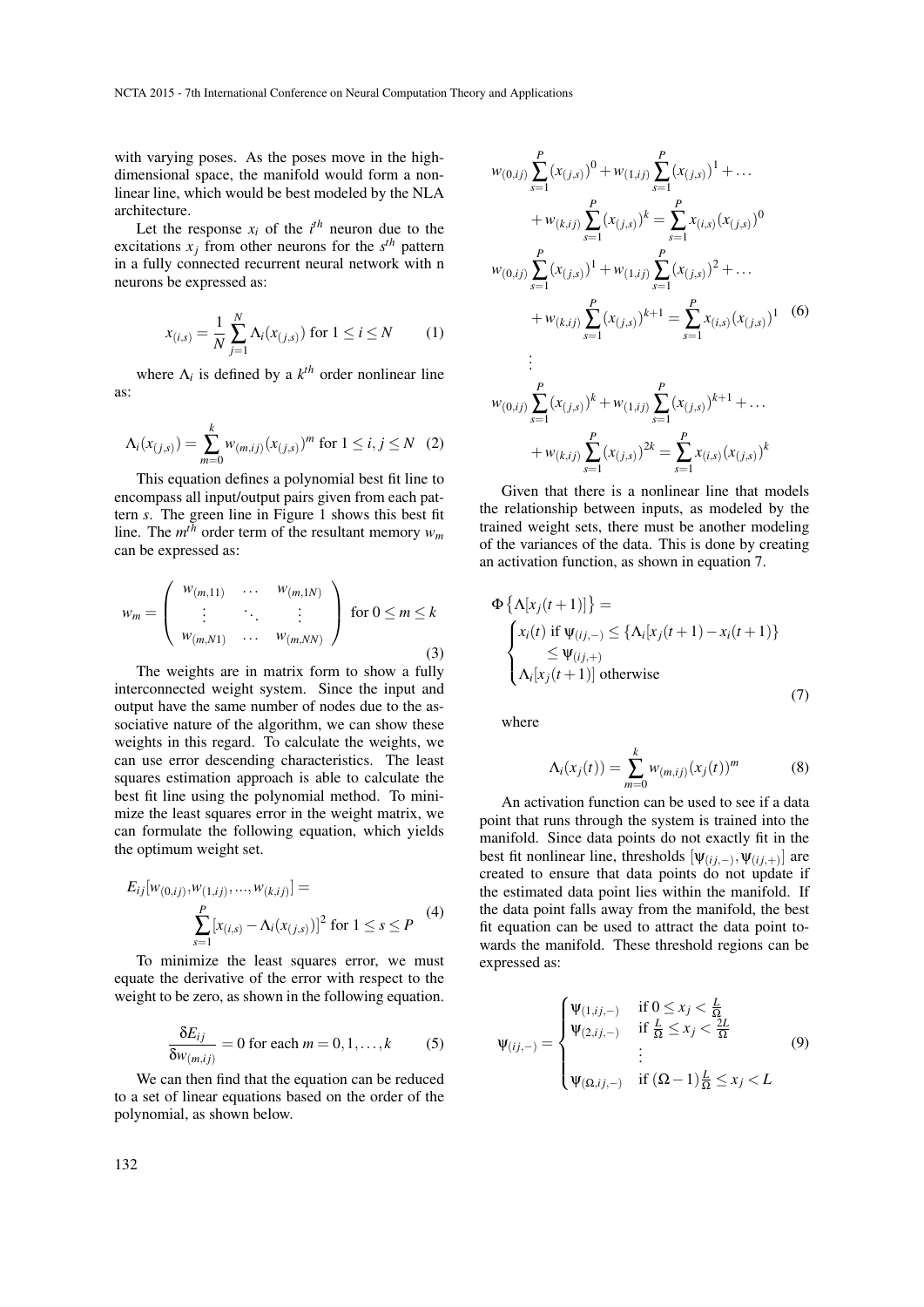$$
\Psi_{(ij, +)} = \begin{cases}\n\Psi_{(1,ij, +)} & \text{if } 0 \le x_j < \frac{L}{\Omega} \\
\Psi_{(2,ij, +)} & \text{if } \frac{L}{\Omega} \le x_j < \frac{2L}{\Omega} \\
\vdots & \vdots \\
\Psi_{(\Omega,ij, +)} & \text{if } (\Omega - 1)\frac{L}{\Omega} \le x_j < L\n\end{cases}
$$
\n(10)

where *L* is the number of segments used for the piecewise threshold regions and  $\Omega$  is the length of the manifold. When using a nonlinear dimensionality reduction technique, as shown in a further section, the threshold regions created will not be used, due to the nonlinear line attractor becoming a transform from the original image space to a reduced dimensionality space. Figure 1 shows how the weights are interconnect through the inputs.



Figure 1: Interconnection of Weights. The green line captures the nonlinear line modeling and the red lines capture the variances of the data.

Since this is modeling of a specific manifold, multiple manifolds may be needed to encompass more of a class. Most will require a specific manifold per class, so there will be at least one weight set per class.

#### 2.0.1 Computational Strategy

We have devised an effective computational strategy for training data. Given equation 6, previous models of the computational strategy require computing powers for each interconnection, in which there are several calculations that are repeated in the equations while traversing through each interconnection. Instead of having redundant calculations, we can divide the weight calculation into different steps.

Stage 1 would be the calculation of powers for the inputs. In equation 6, we see that every  $x_j^s$  has an order associated with it. Calculation of these terms would be redundant for all different combinations of inputs and outputs, since there are multiple terms with the same order, hence the same value. Computing only the powers in this stage would tremendously reduce the computation time of the system.

Stage 2 would be the calculation of the weights, given the set of normal equations and using the values obtained from stage 1. The solving of the normal equations can be done using a linear solve algorithm. This stage will take a considerable amount of time due to the volume of data, specifically the number of inputs, since the weight matrix size is  $\#inputs \times \#inputs \times order$  where  $\# inputs$  refer to the size of the image.

Stage 3 would be the calculation of the activation function, which will also require a considerable amount of computation time. Since the computation of the orders for all of the input data are already known, the activation function can be formulated using that data.

Stage 4 would be the calculation of the nonlinear dimensionality reduction. This step would require all of the weights and is dependent on the number of inputs and also the order of the weight system.

## 2.1 Gaussian Nonlinear Line Attractor (GNLA) Network

The Gaussian Nonlinear Line Attractor Network is a modification to the original NLA network, which uses a neighborhood approach to improve the algorithm. Local information is more important than distant information, when looking from a biological perspective, so it can be assumed that using this architecture for the NLA algorithm would improve run times and classification ability. When dealing with imagery, a 2 dimensional spatial relationship is created with each node. By incorporating this spatial relationship into the nodes, we can increase the recognition while reducing computation time.

When implementing a Gaussian neighborhood approach, we can change the coefficient in the front and add the distance equation. The equation can then be modified as:

$$
x_{(i,s)} = \sum_{j=1}^{N} \alpha_{ij} \Lambda_i(x_{(j,s)})
$$
 for  $1 \le i \le N$  (11)

where

$$
\alpha_{ij} = exp\left(-\left(\frac{(\hat{x}_i - \hat{x}_j)^2}{2\sigma_{\hat{x}}^2} + \frac{(\hat{y}_i - \hat{y}_j)^2}{2\sigma_{\hat{y}}^2}\right)\right) \quad (12)
$$

For these equations,  $\hat{x}$  and  $\hat{y}$  define the spatial coordinates of the input *x*. Instead of using the Gaussian function, we can use the Gaussian kernel , for example a 13x13 Gaussian kernel as shown in Figure 2. This will effectively reduce the computation time. We can then change the equation as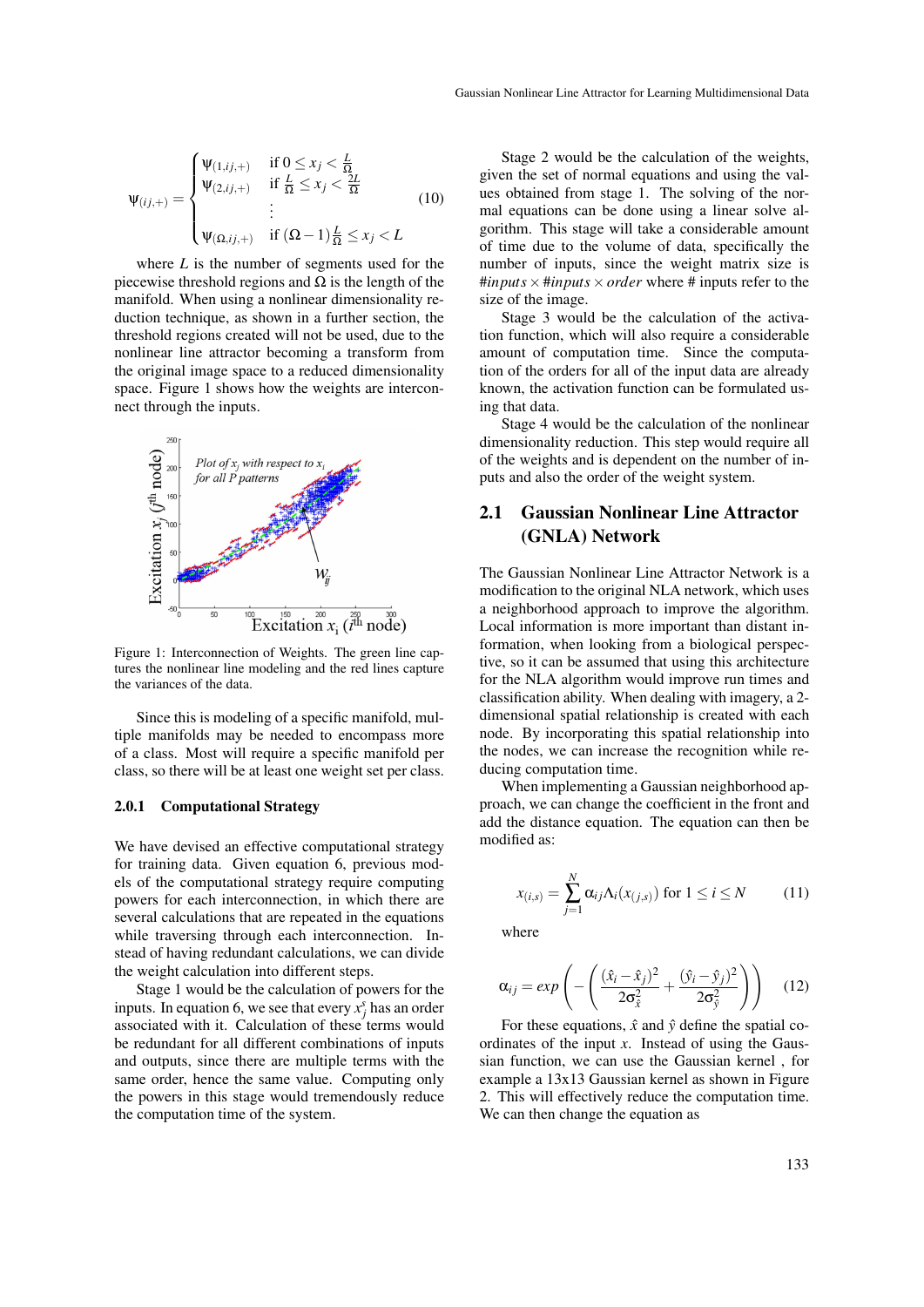| $\overline{0}$ | $\circ$                 | $\overline{0}$ | $\overline{0}$ | $\mathbf 0$    | $\mathbf{1}$            | $\mathbf{1}$   | $\mathbf{1}$            | $\mathbf 0$    | $\mathbf 0$    | $\mathbf 0$    | $\Omega$       | $\circ$        |
|----------------|-------------------------|----------------|----------------|----------------|-------------------------|----------------|-------------------------|----------------|----------------|----------------|----------------|----------------|
| $\overline{0}$ | $\overline{0}$          | $\overline{0}$ | $\overline{1}$ | $\overline{2}$ | $\overline{\mathbf{3}}$ | $\overline{4}$ | $\overline{\mathbf{3}}$ | $\overline{2}$ | $\overline{1}$ | $\circ$        | $\circ$        | $\circ$        |
| $\bf 0$        | $\overline{0}$          | $\mathbf{1}$   | $\overline{4}$ | 9              | 15                      | 18             | 15                      | 9              | $\overline{4}$ | $\mathbf{1}$   | $\circ$        | $\circ$        |
| $\overline{0}$ | $\mathbf{1}$            | $\overline{4}$ | 13             | 29             | 48                      | 57             | 48                      | 29             | 13             | $\overline{4}$ | $\overline{1}$ | $\circ$        |
| $\mathbf 0$    | $\overline{2}$          | 9              | 29             | 67             | 111                     | 131            | 111                     | 67             | 29             | 9              | $\overline{2}$ | $\circ$        |
| $\,1\,$        | $\overline{\mathbf{3}}$ | 15             | 48             | 111            | 183                     | 216            | 183                     | 111            | 48             | 15             | $\overline{3}$ | $\overline{1}$ |
| $\mathbf{1}$   | $\overline{4}$          | 18             | 57             | 131            | 216                     | 255            | 216                     | 131            | 57             | 18             | $\overline{4}$ | $\mathbf{1}$   |
| $\,1\,$        | 3                       | 15             | 48             | 111            | 183                     | 216            | 183                     | 111            | 48             | 15             | $\overline{3}$ | $\mathbf{1}$   |
| $\bf 0$        | $\overline{2}$          | 9              | 29             | 67             | 111                     | 131            | 111                     | 67             | 29             | 9              | $\overline{2}$ | 0              |
| $\bf 0$        | $\mathbf{1}$            | $\overline{4}$ | 13             | 29             | 48                      | 57             | 48                      | 29             | 13             | $\overline{4}$ | $\overline{1}$ | $\mathbf 0$    |
| $\bf 0$        | $\mathbf{0}$            | $\mathbf{1}$   | $\overline{4}$ | 9              | 15                      | 18             | 15                      | 9              | $\overline{4}$ | $\mathbf{1}$   | $\mathbf 0$    | $\mathbf 0$    |
| $\mathbf 0$    | $\mathbf{0}$            | $\mathbf{0}$   | $\mathbf{1}$   | $\overline{2}$ | 3                       | $\overline{4}$ | $\overline{\mathbf{3}}$ | $\overline{2}$ | $\overline{1}$ | $\mathbf{O}$   | $\mathbf{0}$   | $\mathbf{0}$   |
| $\mathbf 0$    | $\mathbf{0}$            | $\mathbf{0}$   | $\mathbf{0}$   | $\mathbf{0}$   | $\overline{1}$          | $\overline{1}$ | $\mathbf{1}$            | $\mathbf 0$    | $\circ$        | $\circ$        | $\circ$        | $\mathbf 0$    |

Figure 2: An example of a 13 x 13 Gaussian kernel.

$$
x_{(i,s)} = \sum_{j=1}^{N} A_{ij} \Lambda_i(x_{(j,s)}) \text{ for } 1 \le i \le N \tag{13}
$$

Where n is the size of the kernel and  $A_{ij}$ 

$$
A_{ij} = exp\left(-\left(\frac{(\hat{x}_i - \hat{x}_j)^2}{2\sigma_{\hat{x}}^2} + \frac{(\hat{y}_i - \hat{y}_j)^2}{2\sigma_{\hat{y}}^2}\right)\right) \quad (14)
$$

We can also effectively reduce the computation time of the kernel by not computing any portion that contains zeros. According to the Gaussian kernel above (which is a 13x13), roughly 28% of the Gaussian kernel are zeros, thus a reduction of the computation time can be accomplished by ignoring those computations.

#### 2.1.1 Nonlinear Dimensionality Reduction

To reduce the size of the weight sets, we can reduce the dimensionality of the weights. Since the weights obtained through training have embedded the manifolds, we can use the weights in the reduction process. Given that there are r different line attractor networks, there will be y different outputs, as shown in the following equation.

$$
Y_1 = W_{1,k}X^k + W_{1,k-1}X^{k-1} + \dots + W_{1,0}X^0
$$
  
\n
$$
Y_2 = W_{2,k}X^k + W_{2,k-1}X^{k-1} + \dots + W_{2,0}X^0
$$
  
\n
$$
\vdots
$$
  
\n
$$
Y_r = W_{r,k}X^k + W_{r,k-1}X^{k-1} + \dots + W_{r,0}X^0
$$
  
\n(15)

Previous algorithms of the Nonlinear Line Attractor use singular value decomposition (SVD) (Golub and Reinsch, 1970) to reduce the weight set. We propose using a different strategy to reduce the weight set. Given that the locally linear embedding (LLE) (Roweis and Saul, 2000) algorithm contains interconnected weight sets for different datapoints, we can use that strategy to reduce the weights of the NLA network.

Each *m th* term of the networks' memory is evaluated using the LLE algorithm. We first obtain a sparse matrix M using the following equation.

$$
M_{(m,d)} = (I - w_{(m,d)})' * (I - w_{(m,d)})
$$
  
for  $0 \le m \le k; 1 \le d \le r$  (16)

We then take the smallest z eigenvectors from M and use them as the projection into the lowerdimensional subspace. The projection of the Ndimensional data to a z-dimensional subspace using a  $z \times N$  sub-matrix obtained from the smallest z eigenvectors of the LLE yields a z-dimensional output  $Y'_m$ where  $z \ll N$ . Once the lower-dimensional subspace is obtained, we can then use an appropriate distance measure, like Euclidean distance, to find the closest match of a test image to the trained images in the system.

When calculating the weight matrices for the Gaussian NLA network, none of the weights contain any information of the Gaussian distances. To incorporate the function inside the weights, we must embed the terms into the weights by multiplying the normalized mask with the weights. Given equation 16, we can embed the normalized coefficients to multiply the weights using the following equation.

$$
a^{s} = \begin{pmatrix} a_{(11)}^{s} & \cdots & a_{(1N)}^{s} \\ \vdots & \ddots & \vdots \\ a_{(N1)}^{s} & \cdots & a_{(NN)}^{s} \end{pmatrix}
$$
 (17)

The resultant multiplication of the weight set is given by the equation below.

$$
\overline{w}_{(m,s)} = \begin{pmatrix}\n\overline{w}_{(m,11,s)} & \cdots & \overline{w}_{(m,1N,s)} \\
\vdots & \ddots & \vdots \\
\overline{w}_{(m,N1,s)} & \cdots & \overline{w}_{(m,NN,s)}\n\end{pmatrix}
$$
\n(18)

\nfor  $0 \le m \le k$ 

This nonlinear dimensionality reduction technique using LLE computes each order of the weight matrices separately. There is no interconnection between the orders, in which the original algorithm contains a summation between the orders to results in the final outputs. We propose that instead of reducing this dimensionality by adding the orders of the matrix for the results, we can concatenate all of the orders, which are multiplied by the input, to yield a larger vector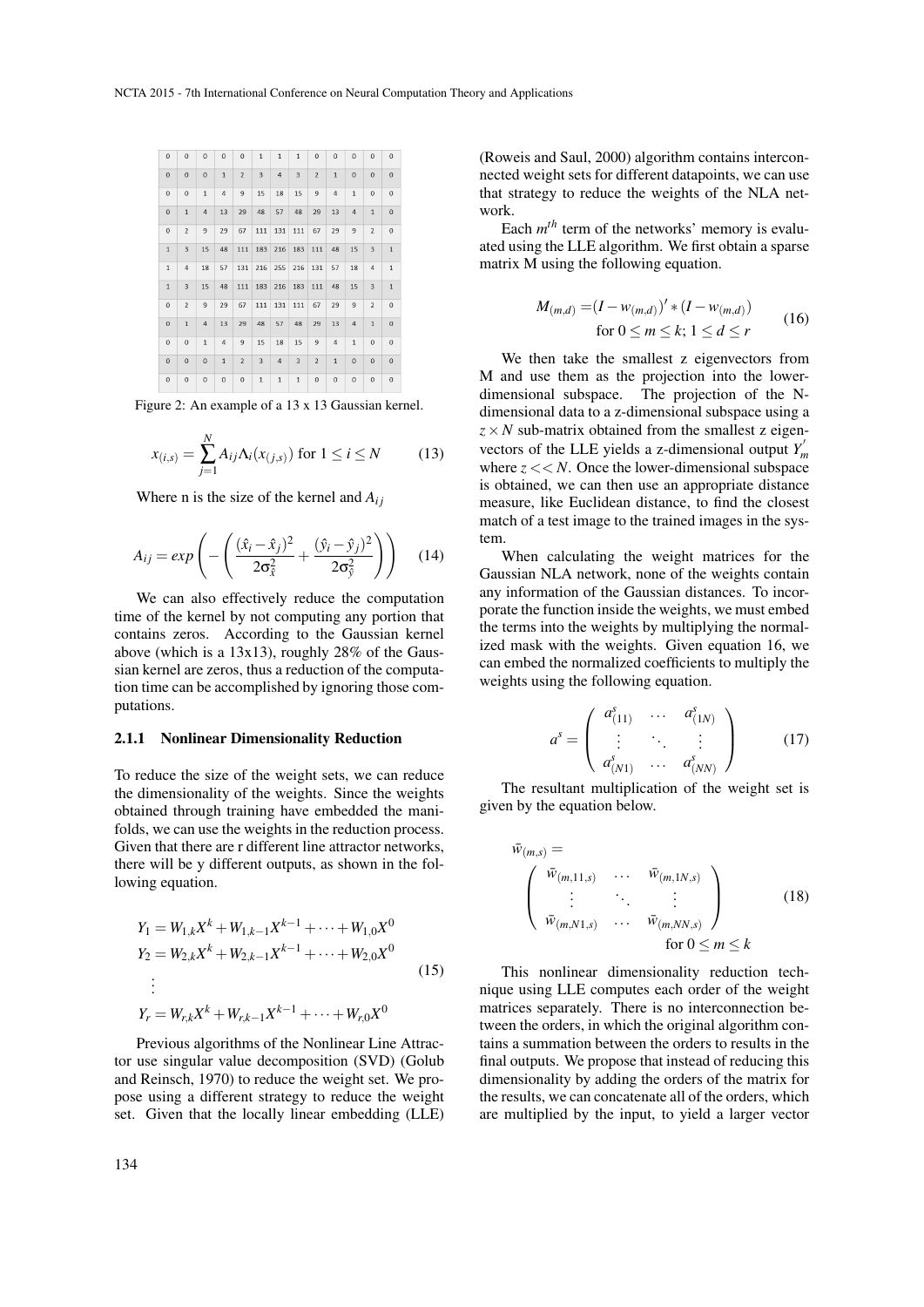without the reduction resulting from the summation. This will allow even better recognition results using fewer total weights, even though the resulting vector can be potentially larger.

#### 2.1.2 Complexity

In Stage 1, we can find that it will be the same complexity as the previous algorithm since we are just computing the powers.

In Stage 2, the original complexity is  $\#inputs \times$  $\#inputs \times order^2$  due to the linear solve algorithm, but modified complexity is  $\#inputs \times \#neighbors \times$ *order*<sup>2</sup> , where # neighbors is significantly smaller than the size of the network. For example, given that we have a network of 60x80, which is 4800, and an order of 4 for the polynomial, the complexity of the algorithm becomes  $4800 \times 4800 \times 4^2 = 368640000$ computations. If we create kernel of size  $13 \times 13$ , we would have a complexity of  $4800 \times 169 \times 4^2 =$ 12979200 computations, which is 3.52% the computation time of the original. If we reduce the kernel by taking out all zeros in the function, we would have a complexity of  $4800 \times 121 \times 4^2 = 9292800$  computation, which is only 2.52% the computation time of the original and 71.6% the computation time of the kernel.

In Stage 3, the complexity should be reduced just as stage 2. In Stage 4, the complexity should be the same as the previous algorithm. Table 1 shows the run times on the EO Synthetic Vehicle dataset. It is found that the kernel algorithm without using zeros provides faster training times than all of the other algorithms.

## 3 RESULTS

## 3.1 Datasets

Various datasets are being used to test the validity of using the Nonlinear Line Attractor network for usage in classification and modeling tasks. One dataset is a EO Synthetic Vehicle Database, which contains several different cars, various lighting conditions, and multiple viewing angles, as shown in Figure 3. This dataset tests the algorithms ability to model an entire vehicle manifold across these different scenarios. The other dataset is the Sheffield (previously UMIST) database, which contains several images of faces with varying poses. For all datasets, a 13x13 kernel is used for training and testing the dataset.



Figure 3: EO Synthetic Vehicle Database. The top image shows the different camera and lighting positions of the database and the images below show the different vehicles.

### 3.2 Results 1

The first dataset is the EO Synthetic Vehicle database. The results are shown in Table 2. We used a full 360 view of each vehicle and one lighting condition to train and test the validity of the technique. Weight matrices were trained with all views and tested according to the closest distance between each point (Euclidean distance). It is observed that by concatenating all of the results from the nonlinear dimensionality reduction, we are able to keep some of the distinction found in the orders rather than summing them. When we start adding more principal components obtained from the the method, we are able to increase the recognition result. It is observed that the GNLA architecture and concatenating the orders is able to decrease the number of principal components while keeping the recognition result of the vehicles high.

### 3.3 Results 2

The second dataset we use is the Sheffield database. The results are shown in Table 3. We split the whole database into two for testing and training sets. Once we have trained the network with the training set, we then perform nonlinear dimensionality reduction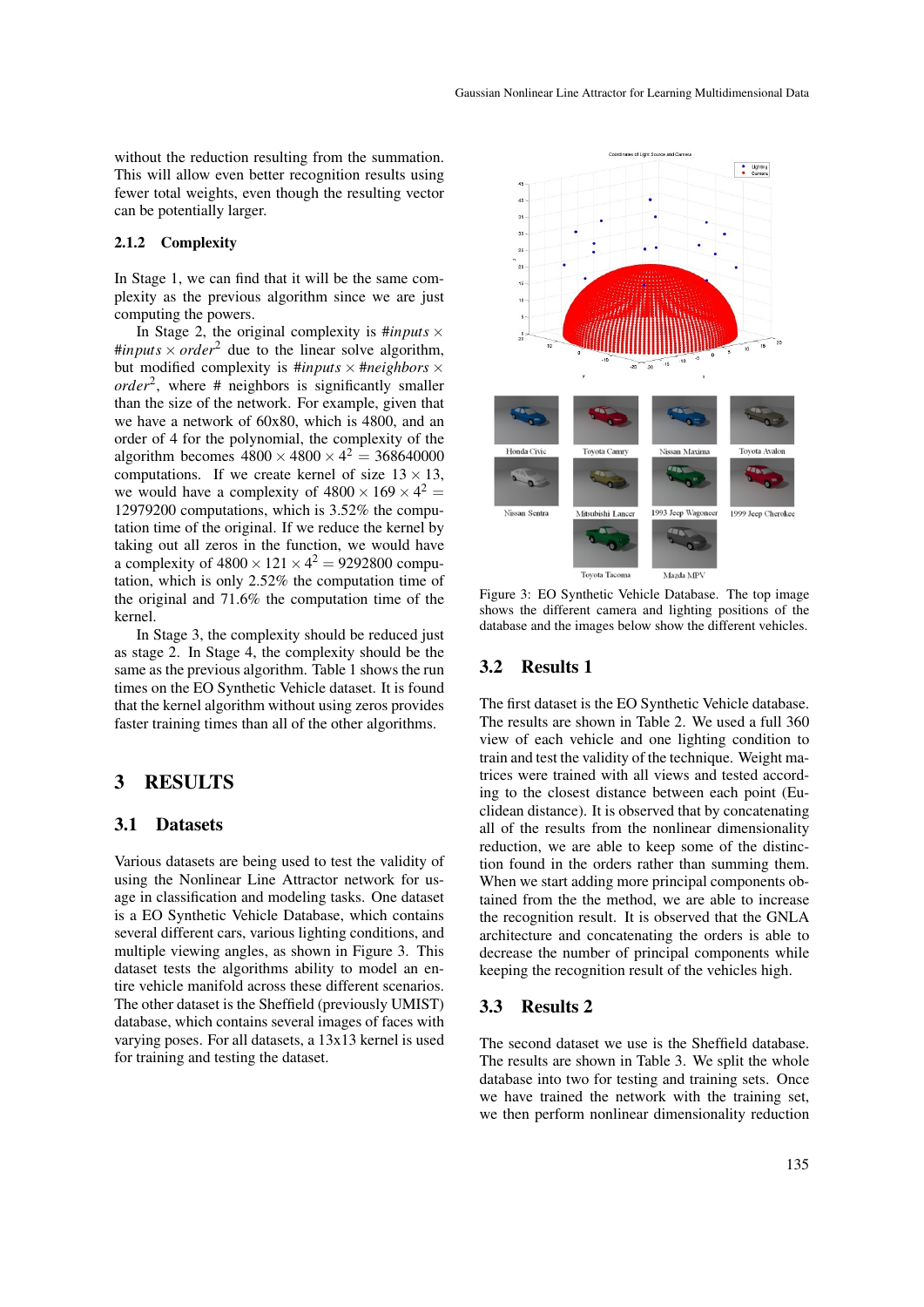| Runtime              | Original   | Current            | Kernel             | Kernel (No zeros)  |
|----------------------|------------|--------------------|--------------------|--------------------|
| Stage 1              | N/A        | $15.2 \text{ min}$ | $15.2 \text{ min}$ | $15.2 \text{ min}$ |
| Stage 2              | 1280 min   | 95.3 min           | 3.35 min           | $2.4 \text{ min}$  |
| Stage 3              | 87.5 min   | 87.5 min           | 3.08 min           | $2.21 \text{ min}$ |
| Stage 4              | $10.8$ min | $10.8 \text{ min}$ | $10.8$ min         | $10.8 \text{ min}$ |
| <b>Total Runtime</b> | 1378.3 min | 208.8 min          | 32.43 min          | 30.61 min          |

Table 2: Recognition results on the EO Synthetic Vehicle Database.

Table 1: Training times for each stage of the algorithms.

| # Prin. Comp.               | NLA Reg. | NLA Concat. | GNLA Reg. | <b>GNLA</b> Concat. |
|-----------------------------|----------|-------------|-----------|---------------------|
|                             | 47.50    | 60.56       | 35.83     | 43.89               |
| $\mathcal{D}_{\mathcal{L}}$ | 59.72    | 66.94       | 82.78     | 76.94               |
| 3                           | 86.67    | 79.72       | 63.06     | 85.28               |
| 4                           | 61.39    | 85.00       | 76.94     | 88.61               |
| 5                           | 63.89    | 86.11       | 81.67     | 88.89               |
| 6                           | 69.17    | 88.06       | 85.00     | 91.11               |
|                             | 66.94    | 87.50       | 86.39     | 91.39               |
| 8                           | 75.28    | 88.89       | 87.22     | 92.22               |
| 9                           | 72.22    | 86.39       | 91.39     | 95.00               |
| 10                          | 78.61    | 87.22       | 91.94     | 94.72               |
| All                         | 99.19    | 85.28       | 99.44     | 99.17               |

Table 3: Recognition results on the Sheffield Database.

| Algorithm     | % Recognition |
|---------------|---------------|
| <b>PCA</b>    | 86.87         |
| <b>KPCA</b>   | 87.64         |
| <b>LDA</b>    | 90.87         |
| <b>DPCA</b>   | 92.90         |
| <b>DCV</b>    | 91.51         |
| <b>B2DPCA</b> | 93.38         |
| <b>GNLA</b>   | 93.33         |
| GNLA (concat) | 94.07         |
|               |               |

and then found the closest match using Euclidean distance. We have found that the GNLA architecture works well to recognize the different faces. It is observed that the GNLA network with concatenating the orders produced the best results. One of the major components about the GNLA architecture is that it runs much faster than the previous architecture. Run time for one instance of the NLA architecture for this dataset takes 8.2 hours, while an instance of the GNLA architecture will take 0.8 hours.

#### 3.4 Discussion

The biggest concern when using associative networks is that these algorithms work best using orthogonal data. Given a large dataset that has only small variances between different classes while having large variances within the classes, the data is much harder to classify with the network. Ideally, the network should have all orthogonal inputs so that modeling

and classification of the data are much easier.

With the GNLA architecture, we are able to increase orthogonality by reducing the number of inputs sent to a given neuron. This is done by only using a given area for computation of the algorithm. If the input image is not any of the trained images, we will see that the image will diverge in the portions of the data that have the highest variance. Portions of the image that contain background information will not be able to converge or diverge since those sections do not vary.

More importantly, depending on the relationship created by the NLA architecture for the node connections, some relationships have a stronger discerning ability than others, meaning that the nonlinear line that has been created to model the relationship of the nodes should have the smallest error (smallest deviation from the created line). For example, if the image wants to converge to one of the trained images, we must allow those portions with stronger discerning ability to function more than those portions that are unable to converge or diverge from the input.

Since the NLA architecture allows a summation of the relationships of the different nodes to estimate one specific node, we must allow the portions that have more discerning ability to be forefront in the weighting scheme. This is why the Gaussian NLA architecture is able to reduce the run times of the algorithm and increase the convergence rate. Sections of the object region are assumed to have high amounts of variability for the relationship created by the NLA in